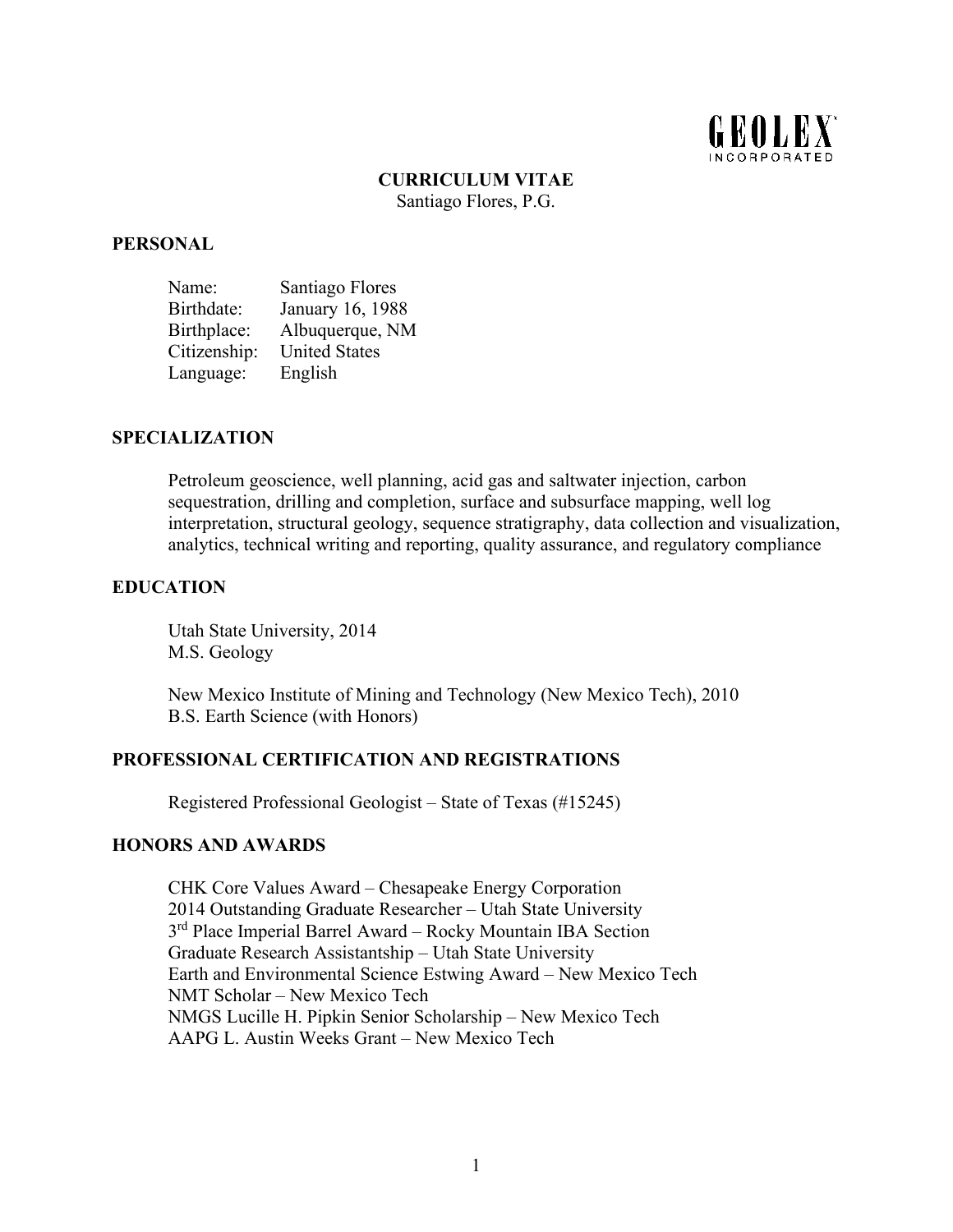# **ORGANIZATIONS**

American Association of Petroleum Geologists (AAPG) Geological Society of America (GSA) Oklahoma City Geological Society (OCGS)

# **PUBLICATIONS**

- Morales, A., Holman, R., Nugent, D., Wang, J., Reece, Z., Madubuike, C., **Flores, S**., Berndt, T., Nowaczewski, V., Cook, S., Trumbo, A., Keng, R., Vallejo, J., and Richard, R., 2019, Case study: Optimizing Eagle Ford field development through a fully integrated workflow: SPE Annual Technical Conference and Exhibition. Society of Petroleum Engineers. 35 p.
- Raduha, S., Butler, D., Mozley, P., Person, M., Evans, J., **Flores, S.**, Heath J., and Dewers, D., 2013, Potential seal bypass produced by deformation-band to opening-mode fracture transition at the reservoir-caprock interface [Abstract]: Geological Society of America Abstracts with Programs, vol. 45, no. 7, p. 107.
- Axen, G., **Flores, S**., Cather, SM., and Green, M., 2012, Neogene decollement-style faulting in Permian Yeso formation, Sierra Larga, Socorro County, New Mexico [Abstract]: Geological Society of America Abstracts with Programs, vol. 44, no. 6, p. 28.

# **EXPERIENCE**

**January 2021 – Present Geolex, Inc.® - Project Geologist 500 Marquette Avenue NW, Suite 1350 Albuquerque, New Mexico 87102**

Duties, Accomplishments, Responsibilities:

- 1. Provide support for permitting and regulatory compliance of acid gas injection (AGI) and saltwater disposal (SWD) wells, including geologic evaluation, drilling and completion support, mechanical integrity tests (MIT), seismic monitoring plans and monitoring station set-up.
- 2. Create earthquake response plans for operators of injection wells, dictating the actions operators take when seismic activity of various levels is detected near the injection site.
- 3. Generate hydrogen sulfide  $(H_2S)$  contingency plans, ensuring midstream operators have plans to protect the public, employees, and the environment from unplanned releases of  $H_2S$  at sour gas plants, pipelines, and compressor stations.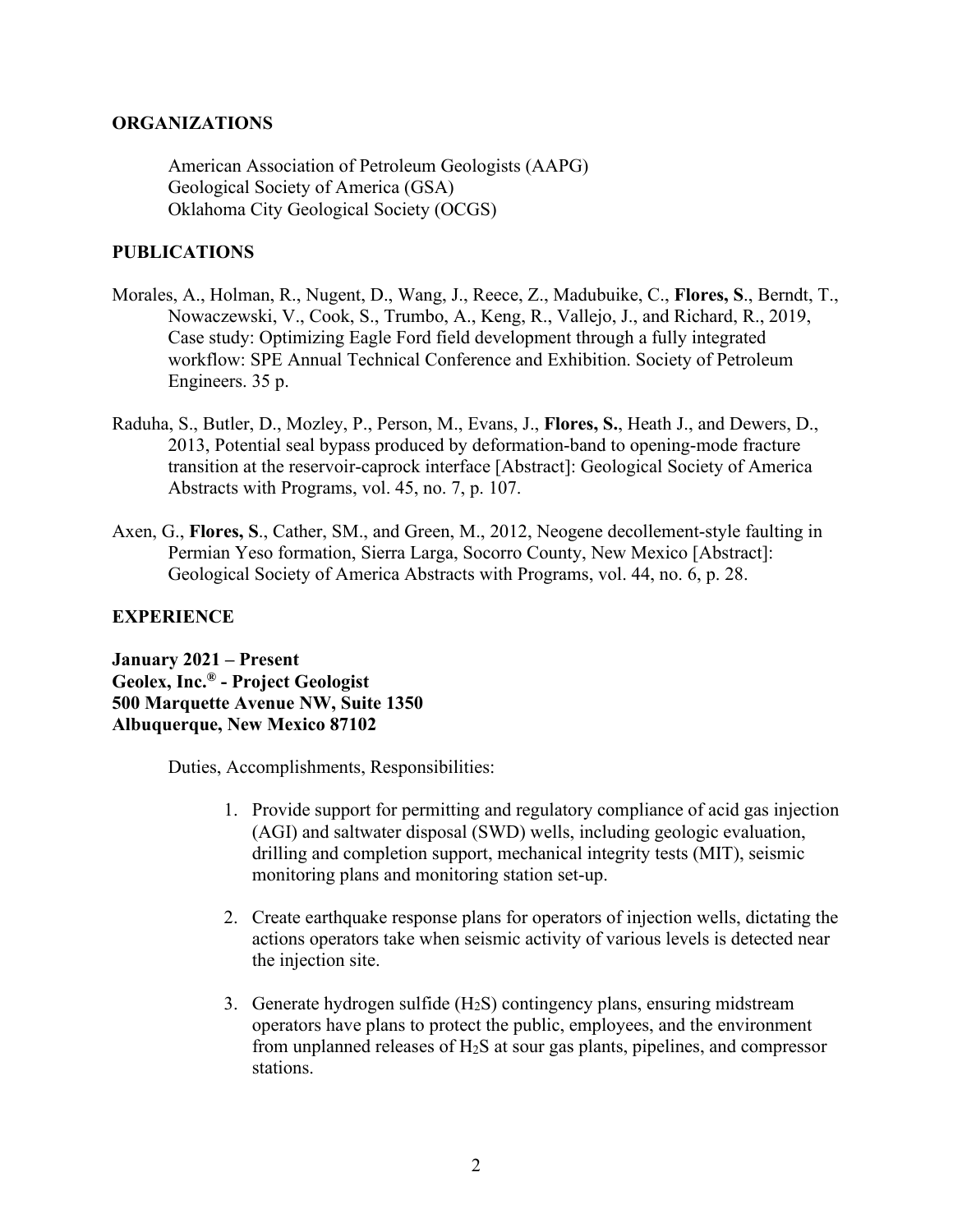- 4. Produce detailed surface and subsurface maps for geologic evaluations, litigations support, and emergency response plans.
- 5. Evaluate and analyze injection data for SWD and AGI wells to understand operational and reservoir performance and to support requests for operational changes from regulatory agencies.
- 6. Prepare Environmental Assessments (EAs), aiding federal agencies in determining whether or not projects proposed by clients will significantly impact the environment.

# **March 2014 – April 2020 Chesapeake Energy Corporation – Petroleum Geologist 6100 N. Western Avenue Oklahoma City, Oklahoma 73118**

Duties, Accomplishments, Responsibilities:

- 1. Served as subsurface expert for resource exploration and development. Provided geologic observations and interpretations. Communicated effects of stratigraphic changes and structural enhancements on petroleum system elements for onshore Gulf Coast Basins and the Powder River Basin.
- 2. Produced maps of reservoir fluid properties, rock properties, facies distributions, faults, pressure, stress direction, and resource volume, furthering geologic understanding in multiple basins.
- 3. Coordinated multidisciplinary teams to appraise and develop drilling prospects, outline type curves, model hydraulic fracture designs and well spacing, prepare facilities, determine landing depths, forecast production, propose and permit wells for drilling, plugging, and abandonment, reporting successes over 160,000 operated acres.
- 4. Led team to develop hydraulic fracture communication (frac hit) monitoring and detection tools, recommending optimization strategy to reduce production down time for hundreds of wells.
- 5. Advised managers, geoscientists, and engineers on Niobrara appraisal and development strategies, data collection needs, and geohazard identification, resulting in more accurate production forecasts and safer operations.
- 6. Assembled briefings with subsurface information for integration into well plans, focusing on geohazard identification, formation depths, strike/dip prediction, lateral length, well spacing and permitted locations points.
- 7. Oversaw ~150 Eagle Ford horizontal wells from planning through hydraulic fracturing, with an average of 98% of each wellbore in best target window.